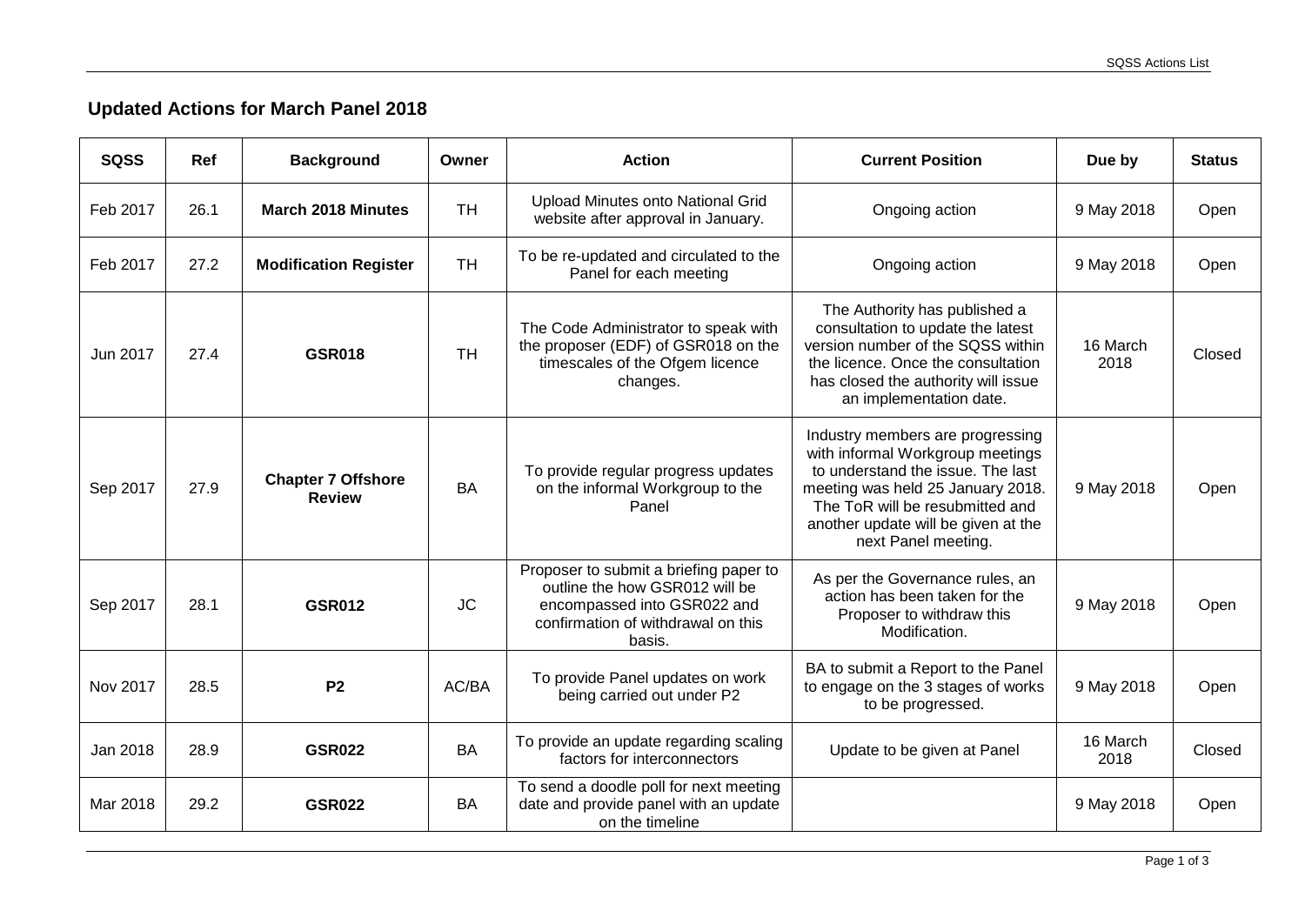| <b>SQSS</b> | <b>Ref</b> | <b>Background</b> | Owner     | Action                                                                                                                   | <b>Current Position</b>                                                                                                                                                                                    | Due by     | <b>Status</b> |
|-------------|------------|-------------------|-----------|--------------------------------------------------------------------------------------------------------------------------|------------------------------------------------------------------------------------------------------------------------------------------------------------------------------------------------------------|------------|---------------|
| Mar 2018    | 29.3       | <b>GSR016</b>     | <b>TH</b> | Feedback to Ofgem that the<br>implementation for GSR016 should be<br>sooner and not wait for the conclusion<br>of GSR022 | Update provided 18/04/18:<br>Ofgem are minded to approve this<br>Modification however the decision<br>document is being delayed as the<br>authority are looking into the best<br>way to implement it       | 9 May 2018 | Open          |
| Mar 2018    | 29.4       | <b>GSR018</b>     | <b>TH</b> | To confirm definite implementation<br>date from Ofgem.                                                                   | Update provided 18/04/18:<br>The authority are proposing not to<br>proceed with the GSR018<br>implementation and instead holding<br>a second licence change<br>consultation for both GSR018 and<br>GSR016. | 9 May 2017 | Open          |

## **New Actions from May Panel 2018**

| <b>SQSS</b> | Ref | <b>Background</b> | Owner | <b>Action</b> | <b>Current Position</b> | Due by | <b>Status</b> |
|-------------|-----|-------------------|-------|---------------|-------------------------|--------|---------------|
|             |     |                   |       |               |                         |        |               |
|             |     |                   |       |               |                         |        |               |
|             |     |                   |       |               |                         |        |               |
|             |     |                   |       |               |                         |        |               |
|             |     |                   |       |               |                         |        |               |